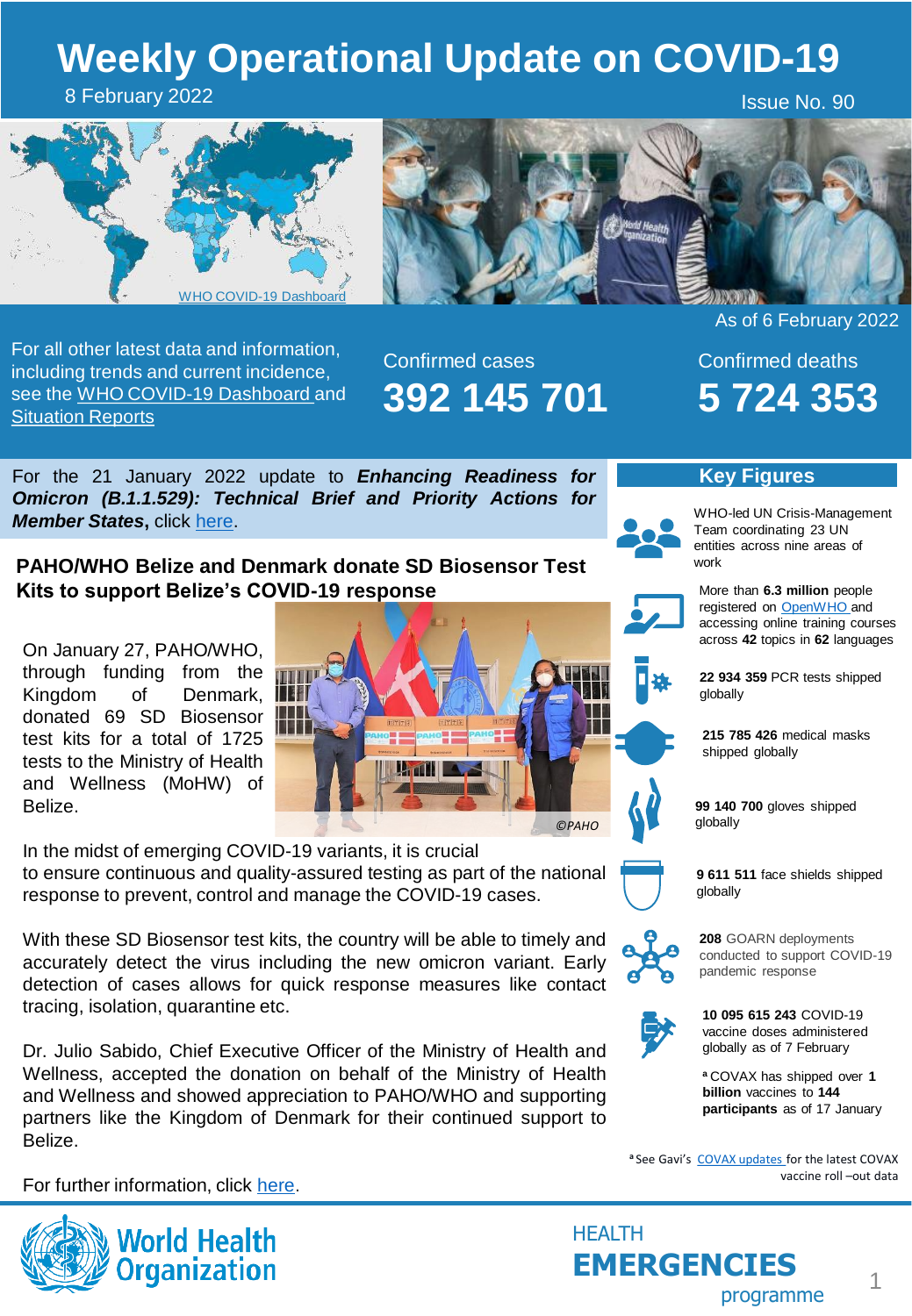

# **From the field:**

#### **Enhancing risk communication and community engagement activities as migrant workers count on vaccination to get back to work**

Mae Sot, a Thai town close to the Myanmar border, has been home to Myanmar people of all ages – from newly born children to grandparents. In November, a survey was carried out among the Myanmar migrant workers in this area to identify their knowledge, attitude, risk perception and health behavioral practices regarding COVID-19 and find out if they'd received any COVID-19 vaccine.

The survey was carried out to inform the Thai government of any specific prevention and control measures required for the population, and to determine if a COVID-19 vaccination program needed to be established for Myanmar migrant workers.

The activity is part of a project titled 'Enhancing Risk Communication and Community Engagement Among Thai and Non-Thai People on COVID-19 Vaccine Communication', supported by WHO and funded by the Australian Government's Department of Foreign Affairs and Trade. The survey reached out to 500 people, including migrants with one-day passes, local communities, and Myanmar workers in Thailand from agriculture and manufacturing sectors.



*Kriengsak Armeen and his wife Wahe Dao restarted their street food business five days ago after a long break triggered by the pandemic. Every day, he encourages others to get the vaccine to protect themselves and the community, while still trying to secure a vaccination appointment in Mae Sot for himself. The border closure meant the father of three was unable to work for almost a year.*

During the two-day visit, over 3,000 migrant workers were also vaccinated by the district health office, with the support of local healthcare professionals and volunteer organisations.

**"The Ministry of Public Health realised how important it is to take care of the health of migrant workers in Thailand. Results from the survey will be used to inform policy recommendations on COVID-19 prevention and response for these migrant populations"**

*Dr Pahurat Khongmuang Taisuwan, the project manager and the Director of the Secretariat Office of the Royal Development Projects Committee, Department of Disease Control, Ministry of Public Health.*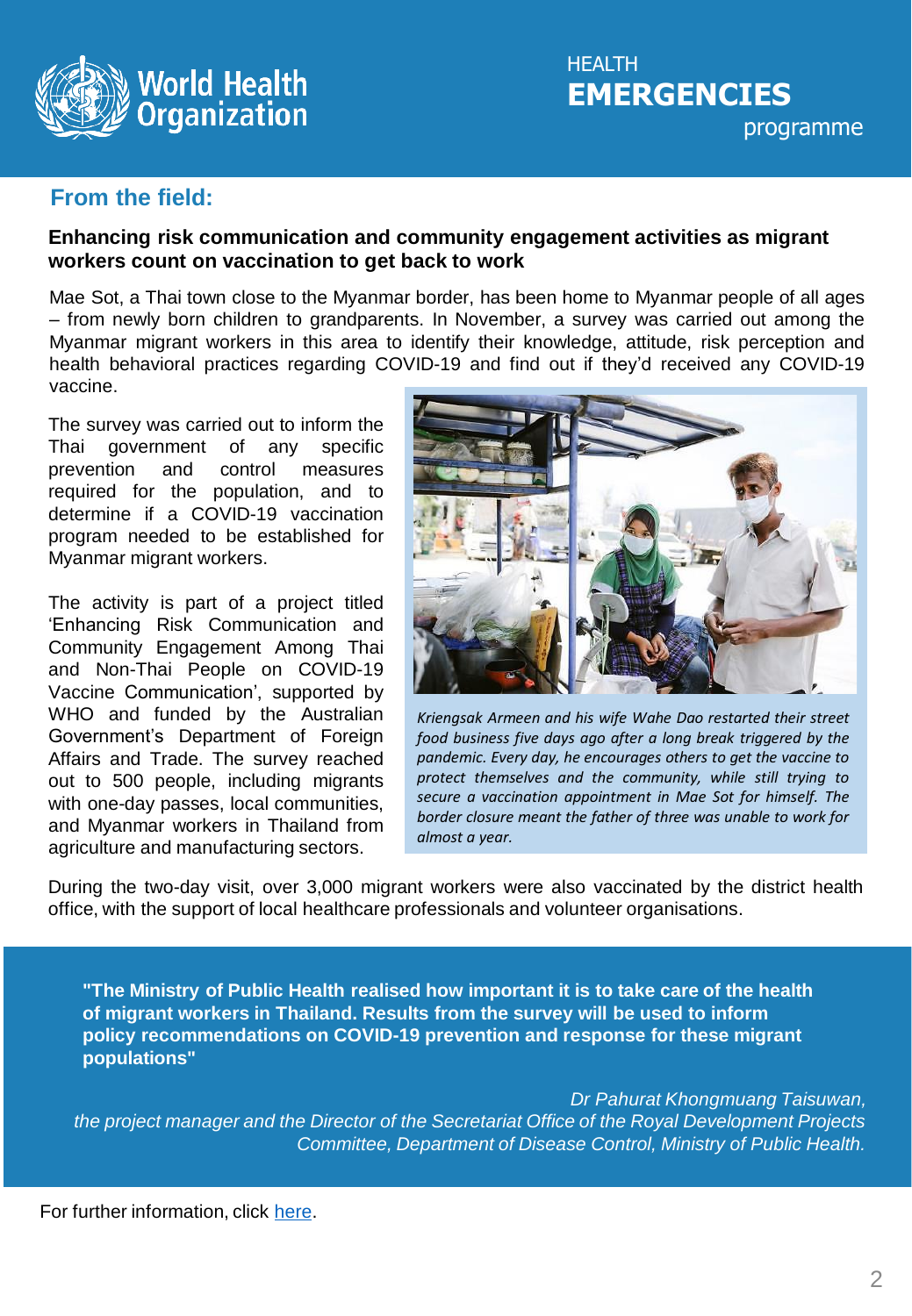

# **From the field:**

#### **Italy joins other European Union Member States to increase pledge of COVID-19 vaccines to Syria**

On 26 January, 3 996 000 doses of the Johnson & Johnson's Janssen COVID-19 vaccine arrived in Syria, donated by Italy through the COVAX Facility.

In May last year, Italy hosted the Global Health Summit alongside the European Commission, which saw many European countries pledge to share millions of vaccine doses to priority countries like Syria, boosting short-term supplies. The European Union (EU) and its Member States are so far the biggest donor of COVID-19 vaccines in the world, having shared over 350 million doses for donation to countries, via the COVAX Facility (around 300 million) and bilaterally (over 45 million).

The roll-out of the vaccines donated by Italy and the awareness campaign will be funded by EU humanitarian aid and implemented by WHO. The EU, in particular, is providing humanitarian support to WHO in Syria to help the health system cope with the ongoing pandemic and reach the target of 70% people being vaccinated by mid-2022. EU humanitarian funding allows for vaccine roll-out and the deployment of vaccination teams.



**"Vaccine supply to Syria has been slow. While we aimed to vaccinate 20% of the population by end of December 2021, the available vaccines by then were only enough to cover 13% of the population. This consignment generously donated by the Government of Italy will reach an additional 20% of the population with life-saving COVID-19 vaccines** 

**Availability of vaccines is an important step in ensuring equitable vaccination, but so are vaccine administration and demand generation. We need to step up our concerted efforts to continue building public trust in COVID-19 vaccines to reach the national vaccination target of 40% by April this year and at least 70% by the end of 2022,"**

> *Akjemal Magtymova, Head of Mission and WHO Representative in Syria.*

UNICEF and WHO will continue to support efforts to deliver vaccines safely through cold chain management, supporting vaccinators in fixed facilities and mobile teams, increasing testing and lab capacity to detect COVID-19 cases and prevent the further spread of the pandemic, and boosting public knowledge and confidence in vaccines.

For further information, click [here](http://www.emro.who.int/syria/news/italy-joins-european-union-member-states-to-increase-pledge-of-covid-19-vaccines-to-syria.html).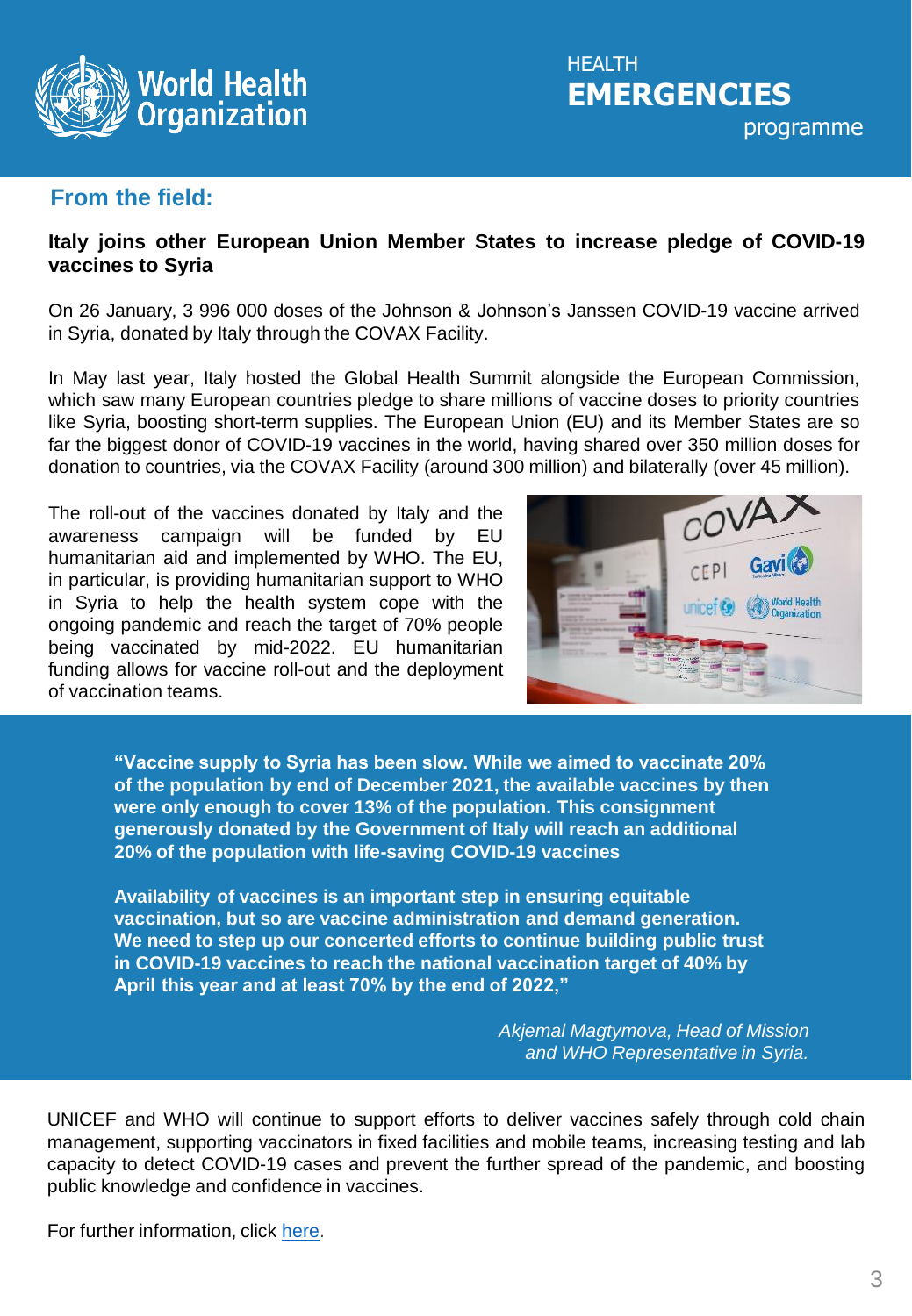

**HFALTH EMERGENCIES** programme

## **From the field:**

**Integration and expansion: Leveraging influenza systems for the COVID-19 response**



WHO representative for Nepal handing over the Oxford Nanopore MinION Gene Sequencer and reagents to the director of the National Public Health Laboratory.

Since early 2020, Nepal has been working to expand and adapt its epidemiological and laboratory influenza surveillance networks to enable an effective COVID-19 response.

Integration has long been at the heart of pandemic preparedness and response capacity building in Nepal, supported by the Pandemic Influenza [Preparedness](https://www.who.int/initiatives/pandemic-influenza-preparedness-framework/partnership-contribution) Framework Partnership Contribution. In early 2020, Nepal's Ministry of Health and Population used integration to enable a more effective response, adapting existing influenza surveillance systems on three fronts to detect and monitor the new virus.

**Expanding the laboratory network**: The National Influenza Centre (NIC) at the National Public Health Laboratory became the first reference laboratory for SARS-CoV-2 testing in January 2020 when the first case was diagnosed. Under the guidance of the NIC, Nepal quickly expanded its network of SARS-CoV-2 diagnostic laboratories, reaching 104 provincial public health laboratories (PPHLs) by December 2021. To ensure quality throughout the network, the PPHLs adapted the WHO External Quality Assessment Programme focusing on proficiency panels, parallel testing of samples, monthly re-testing, and on-site reviews.

**Harmonizing surveillance networks**: In October 2021, Nepal began a multisectoral process involving human and animal health authorities to harmonize its surveillance networks for influenza and SARS-CoV-2. Authorities integrated sentinel surveillance across both viruses, thus expanding the existing influenza laboratory surveillance network to include the PPHLs being used for SARS-CoV-2 testing.

**Building capacity for genetic sequencing:** In March 2021, led by the Nepal NIC and supported by WHO, the National Pathogen Genetic [Sequencing](https://www.who.int/nepal/news/detail/13-12-2021-building-in-country-capacity-for-pathogen-genetic-sequencing-in-nepal) Consortium was established to boost capacity to sequence both influenza and SARS-CoV-2 viruses. In October 2021, the consortium became operational; and by mid-December, members of the consortium had sequenced around 100 genomes of SARS-CoV-2 and had detected and confirmed the latest SARS-CoV-2 variant of concern, Omicron. Data from the consortium are now being regularly shared with [GISAID.](https://www.gisaid.org/)

The steps taken by Nepal to integrate and expand their influenza and SARS-CoV-2 surveillance networks at a national and provincial level are a testament to the multisectoral commitment to effective respiratory pathogen detection and monitoring in the country. They have proved vital in supporting the COVID-19 response over the past two years and will further support influenza preparedness and response in the years to come.

For further information, click [here](https://www.who.int/news/item/03-02-2022-integration-and-expansion-leveraging-influenza-systems-for-the-covid-19-response).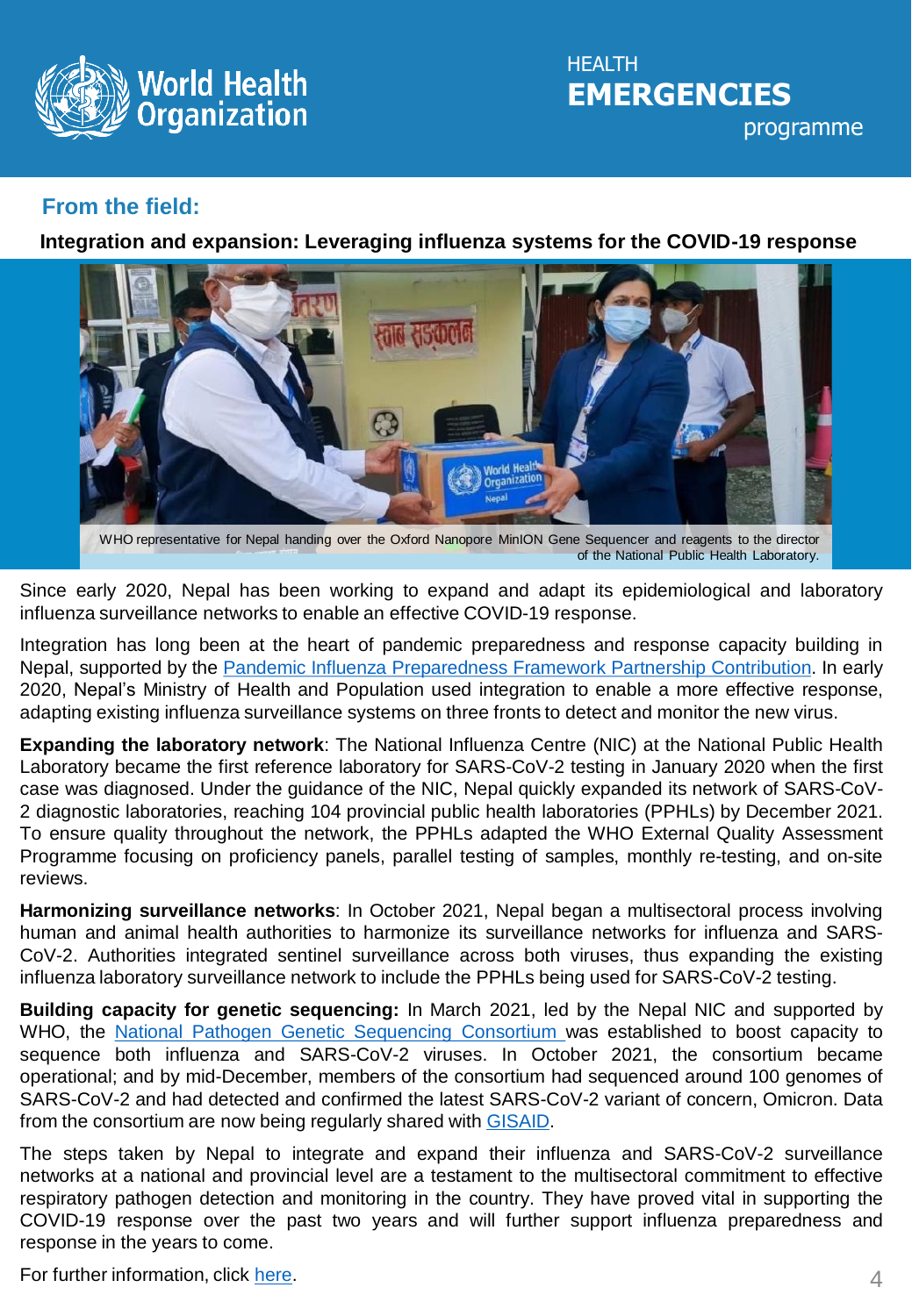

### **Pandemic learning response**

#### **Multilingual approach to COVID-19 online learning response on OpenWHO.org**

In pursuit of equitable access to emergency-related knowledge, the OpenWHO.org open-access platform provides COVID-19 and other infectious disease courses in 62 languages. The Learning and Capacity Development Unit of the WHO Health Emergencies Programme prioritizes languages spoken by vulnerable or underserved populations in low- and middle-income countries and in outbreak-prone and affected areas. Accessing learning in preferred languages enhances uptake and comprehension.

An assessment and comparison of the initial enrolment levels and global reach of OpenWHO's multilingual courses found that languages were used differently across geographic regions, calling for localized and country-specific learning offerings. A streamlined multilingual publishing scheme ensured quick and effective delivery of learning materials in diverse languages, which is critical to attaining greater equity of access to knowledge.

The scalability of OpenWHO's response was achieved through a fast-paced production system with strengthened commitment to equity of access. This was bolstered through local and co-ownership, as WHO country offices, health institutes, individuals and other volunteers translated materials to meet their needs and further adapted them for field use in plain language and other localized formats. A multiplier effect has occurred with national language materials in particular, as the translated and adapted learning resources have been used extensively outside of the platform context.

WHO's health emergency online learning platform supports global COVID-19 preparedness and response while seeking enhanced health literacy through multilingualism. OpenWHO translation production system has successfully scaled up to meet the global demand for learning during the pandemic and can be further refined based on usage patterns.

**Top languages by first 4-week average enrolments per COVID-19 course.**

| Language           | <b>Enrolments</b> |
|--------------------|-------------------|
| <b>English</b>     | 26 3 27           |
| <b>Spanish</b>     | 12 628            |
| <b>French</b>      | 7510              |
| <b>Portuguese</b>  | 3878              |
| <b>Arabic</b>      | 2052              |
| <b>Indian Sign</b> | 1877              |
| <b>Hindi</b>       | 1862              |
| <b>Indonesian</b>  | 1667              |
| <b>Russian</b>     | 1151              |
| <b>Italian</b>     | 878               |



*As of 1 February 2022*

As of 1 February 2022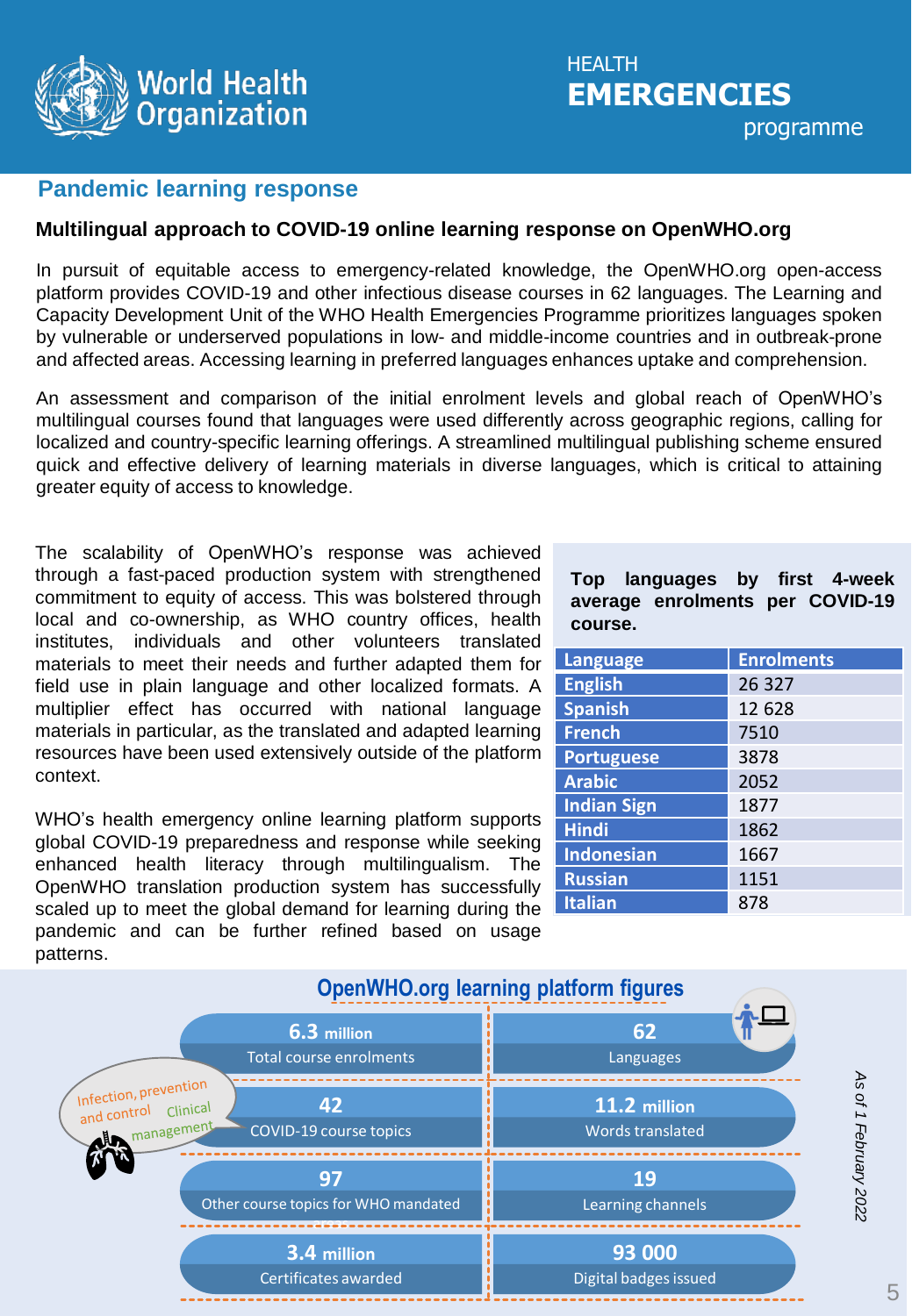

# **HFALTH EMERGENCIES** programme

# **Risk Communication, Community Engagement and Infodemic Management**

#### **SocialNet online course launched on OpenWHO**

WHO released a new SocialNet basics course on 28 January 2022: "SocialNet: Empowering communities before, during and after an infectious disease outbreak" on OpenWHO for individuals to polish their skills in applying social-behavioral principles to emergency responses. The four-hour course contains five modules, covering topics such as community engagement; data collection and analysis; considerations for intervention design, risk communication; and interpersonal skills – all elements that strengthen the



effectiveness of public health initiatives, programs and service delivery. The course can be taken wherever and whenever, all at once or in several sittings.

The COVID-19 pandemic and its impact on communities have increasingly highlighted the importance of applying social and behavior insights in response efforts. In this course, learners will gain skills to support communities and build trust, using proven social-behavioral principles. Learners will see why communities are at the heart of every emergency response, and why it's important to include them as equal partners throughout the response cycle.

Effective risk communication and community engagement (RCCE) supports communities and individuals in understanding the risks they face and making informed decisions about how to protect themselves and the people around them. Social sciences – including sociology, psychology and anthropology, among other disciplines – are an important part of developing effective RCCE interventions that are sensitive to the cultural, historical and behavioral perspectives of communities.

The SocialNet learning series was developed in 2017 as a face-to-face pre-deployment training to pave the way for social sciences to be more fully integrated into response practices during health emergencies. The series is growing to include online and blended-learning experiences to ensure that social sciences are systematically included in emergency responses. Other SocialNet online and blended-learning courses are in development, featuring specific tools and strategies.

Translations are underway, so watch for the SocialNet course in additional languages.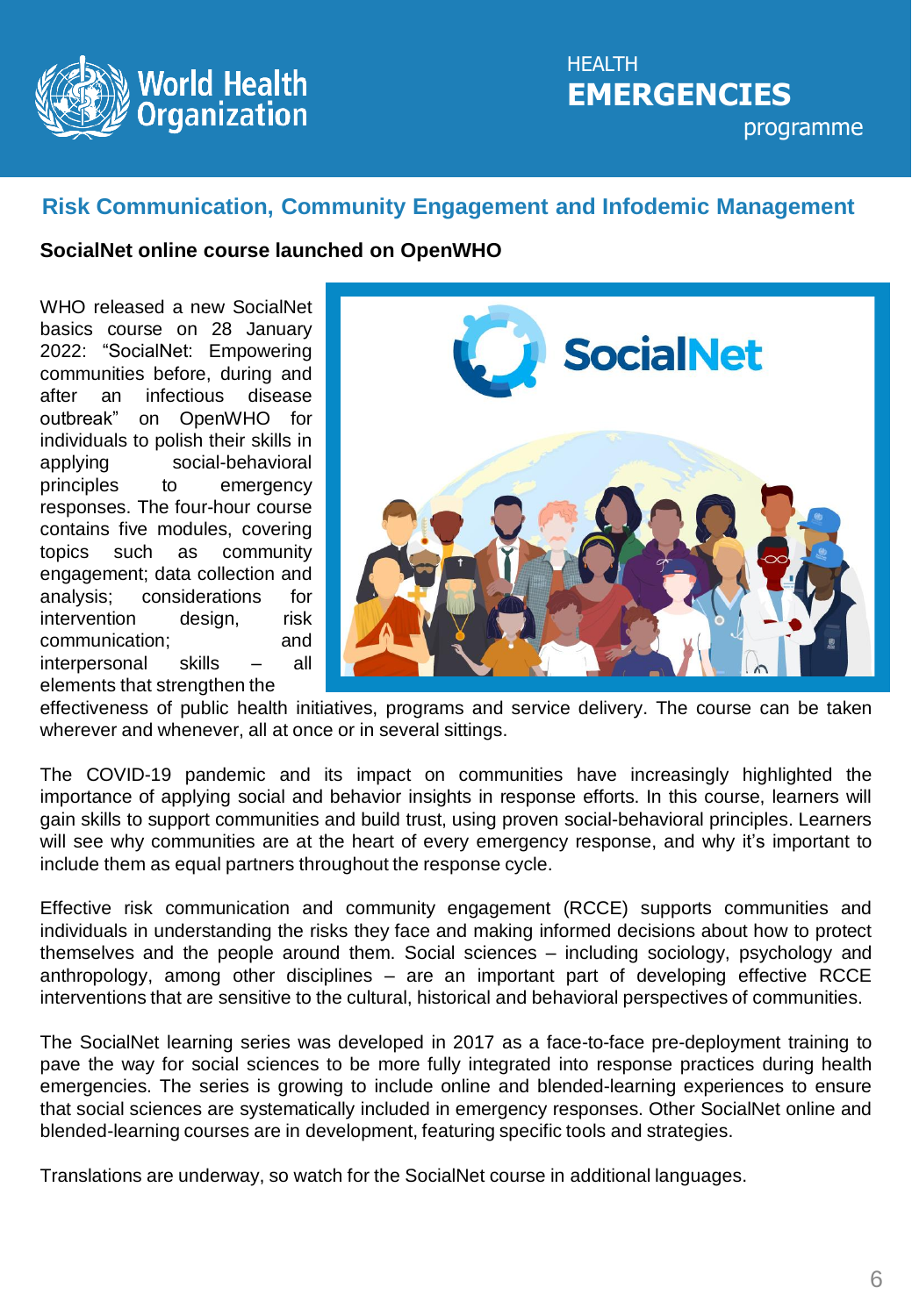

# **Operations Support and Logistics**

The COVID-19 pandemic has prompted an unprecedented global demand for Personal Protective Equipment (PPE), diagnostics and clinical care products.

To ensure market access for low- and middle-income countries, WHO and partners have created a COVID-19 Supply Chain System, which has delivered supplies globally.

The table below reflects WHO and PAHO-procured items that have been shipped as of 25 January 2022.

| <b>Shipped items</b><br>as of<br>25 January<br>2022 |                              | <b>Laboratory supplies</b> |                  |                 |            |               | Personal protective equipment* |                                |                    |
|-----------------------------------------------------|------------------------------|----------------------------|------------------|-----------------|------------|---------------|--------------------------------|--------------------------------|--------------------|
| <b>Region</b>                                       | Sample<br>collection<br>kits | Antigen<br><b>RDTs</b>     | <b>PCR</b> tests | Face<br>shields | Gloves     | Goggles       | Gowns                          | <b>Medical</b><br><b>Masks</b> | <b>Respirators</b> |
| Africa (AFR)                                        | 5 344 375                    | 1782550                    | 2627372          | 1569810         | 36 637 300 | 555 536       | 2 633 079                      | 56 774 400                     | 4 3 2 1 6 3 0      |
| Americas<br>(AMR)                                   | 1446132                      | 21 062 950                 | 11 200 192       | 3 341 840       | 4 859 000  | 322 940       | 1639720                        | 55 168 330                     | 7716960            |
| Eastern<br>Mediterranean<br>(EMR)                   | 2681943                      | 2 4 3 5 8 7 5              | 2 600 738        | 1619945         | 17 185 000 | 375 120       | 3 150 222                      | 33 877 550                     | 2 603 695          |
| Europe (EUR)                                        | 913 300                      | 1 441 525                  | 735 720          | 1933380         | 28 255 900 | 634 900       | 3 4 2 1 5 4 8                  | 49 776 500                     | 7808950            |
| South East Asia<br>(SEAR)                           | 4 205 800                    | 4 695 000                  | 3 207 762        | 385 036         | 9 203 500  | 91 470        | 639 300                        | 6950500                        | 2841695            |
| <b>Western Pacific</b><br>(WPR)                     | 1908 750                     | 180 650                    | 2 5 6 2 5 7 5    | 777 100         | 3 439 000  | 311927        | 488 710                        | 15 008 146                     | 3 206 035          |
| <b>TOTAL</b>                                        | 16 500 300                   | 31 598 550                 | 22 934 359       | 9627111         | 99 579 700 | 2 2 9 1 8 9 3 | 11972579                       | 217 555 426                    | 28 498 965         |

*Note: PAHO procured items are only reflected in laboratory supplies not personal protective equipment. Data within the table above undergoes periodic data verification processes. Therefore, some subsequent small shifts in total numbers of procured items per category are anticipated.*

*\*Personal protective equipment data are as of 23 December*

For further information on the **COVID-19 supply chain system**, see [here.](https://www.who.int/emergencies/diseases/novel-coronavirus-2019/covid-19-operations)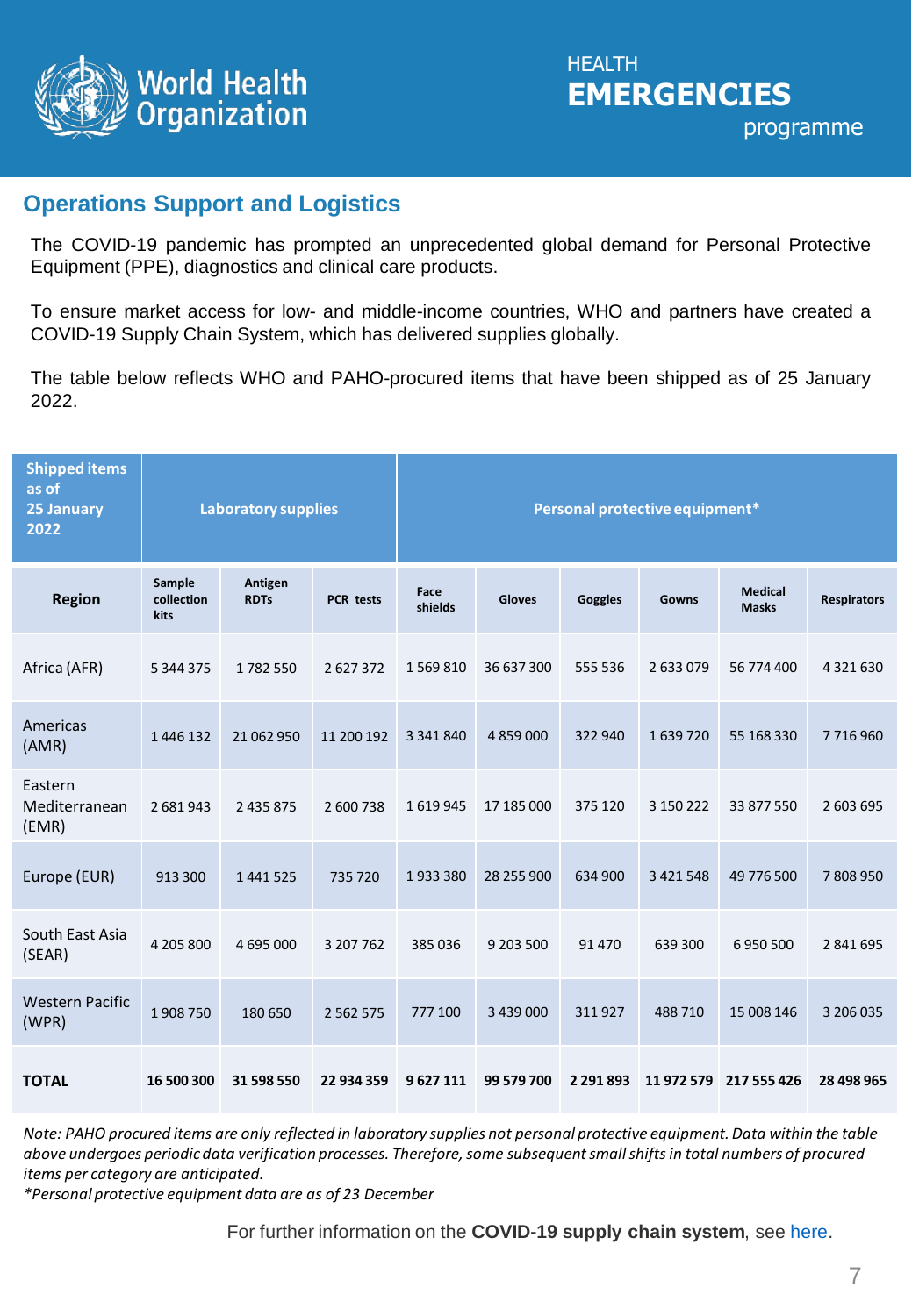

**HEALTH EMERGENCIES** programme

# **Appeals**

#### **New Appeal for WHO's work under the ACT-Accelerator October 2021- September 2022**

#### **Funding needs from Oct 2021** to Sept 2022 by Pillar



WHO has recently published the WHO ACT-[Accelerator](https://www.who.int/publications/m/item/who-act-accelerator-appeal-supporting-the-spinal-cord-of-the-global-covid-19-response-december-2021) Appeal: Supporting the spinal cord of the global COVID-19 response (December 2021), including WHO's unique role and funding requirements to deliver on its role and work under the Access to COVID-19 Tools (ACT)-Accelerator, October 2021 to September 2022.

The ACT-Accelerator – and WHO's funding requirement within it  $-$  is a subset to WHO's global Strategic Preparedness and Response Plan (SPRP) which outlines WHO's overall objectives and funding needs for the COVID-19 response.

The ACT-Accelerator needs US\$ 23.4 billion until September 2022. Of this, WHO's funding needs are US\$ 1.57 billion, less than 7% of the total ask. This is an urgent call for the international community to fund the low cost, high impact work of the WHO to deliver on its new role within the new ACT-Accelerator.

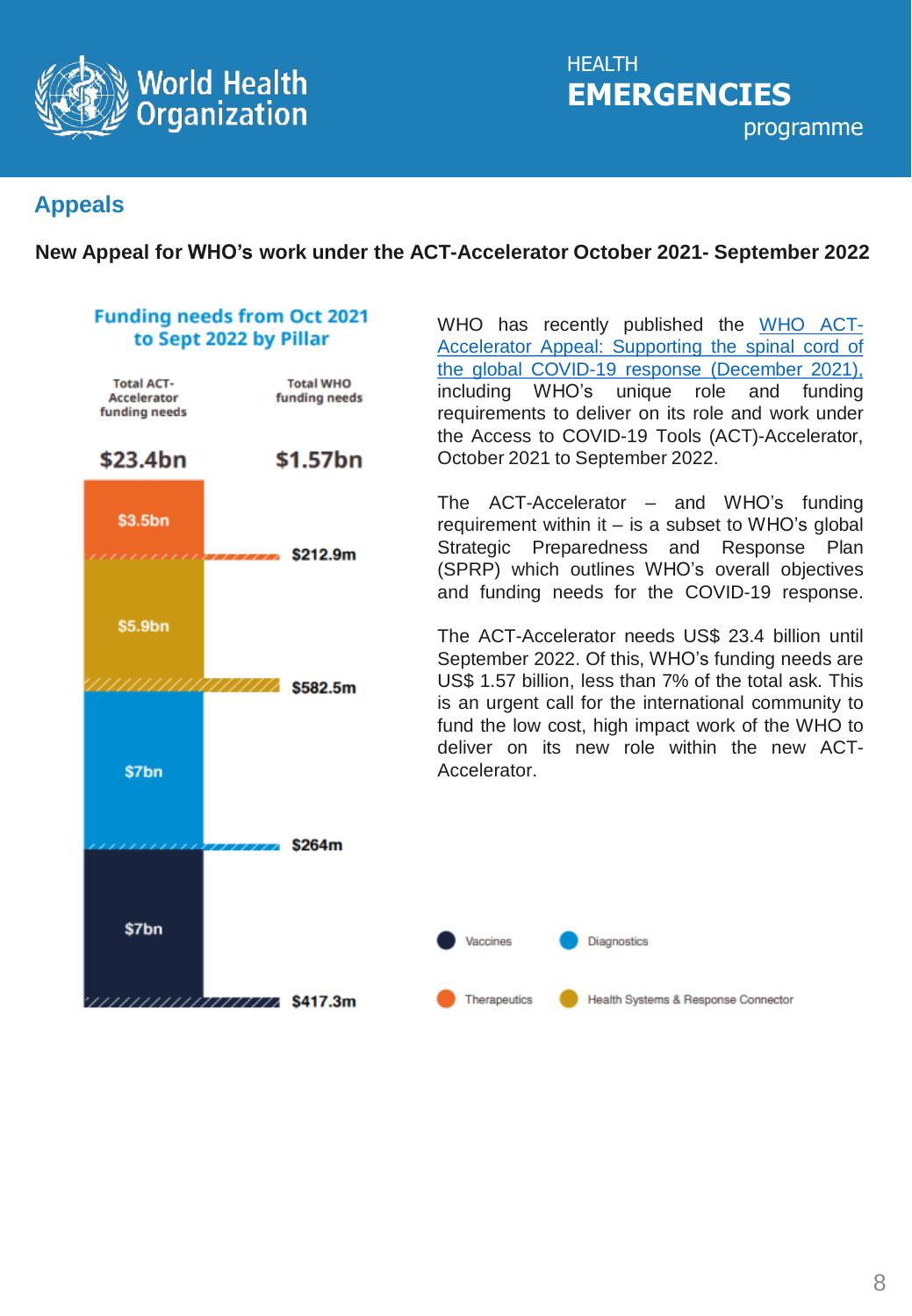

# **COVID-19 Global Preparedness and Response Summary indicators**

Progress on a subset of indicators from the **Strategic [Preparedness](https://www.who.int/publications/i/item/WHO-WHE-2021.07-eng) and Response Plan** (SPRP 2021) Monitoring and Evaluation Framework are presented below.

| Indicator (data as of)                                                                                                                                                                                                                                                                                                                  | <b>Previous</b><br><b>Status</b> | <b>Status Update</b>   | 2021<br><b>Target</b> |
|-----------------------------------------------------------------------------------------------------------------------------------------------------------------------------------------------------------------------------------------------------------------------------------------------------------------------------------------|----------------------------------|------------------------|-----------------------|
| <b>Pillar 3:</b> Proportion of countries <sup>a</sup> testing for<br>COVID-19 and timely reporting through<br>established sentinel or non-sentinel ILI,<br>SARI, ARI surveillance systems such as<br>GISRS or other WHO platforms (N=116 <sup>b</sup> , as<br>of epidemiological week 03/2022) <sup>c</sup>                             | $52\%$ (n=60)                    | 45% (n=52)             | 50%                   |
| This week (epidemiological week 03/2022), of the 116 countries in the temperate zone of<br>the northern hemisphere and the tropics expected to report, 52 (45%) have timely reported<br>COVID-19 data. An additional 6 countries in the temperate zones of the southern<br>hemisphere have timely reported COVID-19 data for this week. |                                  |                        |                       |
| <b>Pillar 10: Proportion of Member States that</b><br>have started administration of COVID-19<br>vaccines (N=194, as of 7 February 2022) <sup>c</sup>                                                                                                                                                                                   | 99% (n=192)                      | 99% (n=192)            | 100%                  |
| <b>Pillar 10: Number of COVID-19 doses</b><br>administered globally (N=N/A, as of 7<br>February 2022) <sup>c</sup>                                                                                                                                                                                                                      | 9 901 135 033                    | 10 095 615 243         | N/A                   |
| <b>Pillar 10: Proportion of global population</b><br>with at least one vaccine dose administered<br>in Member States ( $N = 7.78$ billion, as of 7<br>February 2022) <sup>c</sup>                                                                                                                                                       | 61.2% (4.76<br>billion)          | 61.7% (4.8<br>billion) | N/A                   |

<sup>a</sup>The term "countries" should be understood as referring to "countries and territories"

**b** countries and territories (the denominator) is the number of countries expected to conduct routine ILI, SARI and/or ARI surveillance at the time of year <sup>c</sup>Weekly reported indicator

N/A not applicable; TBD to be determined; ILI influenza like illness; SARI severe acute respiratory infection; ARI acute respiratory illness; GISRS: Global Influenza Surveillance and Response System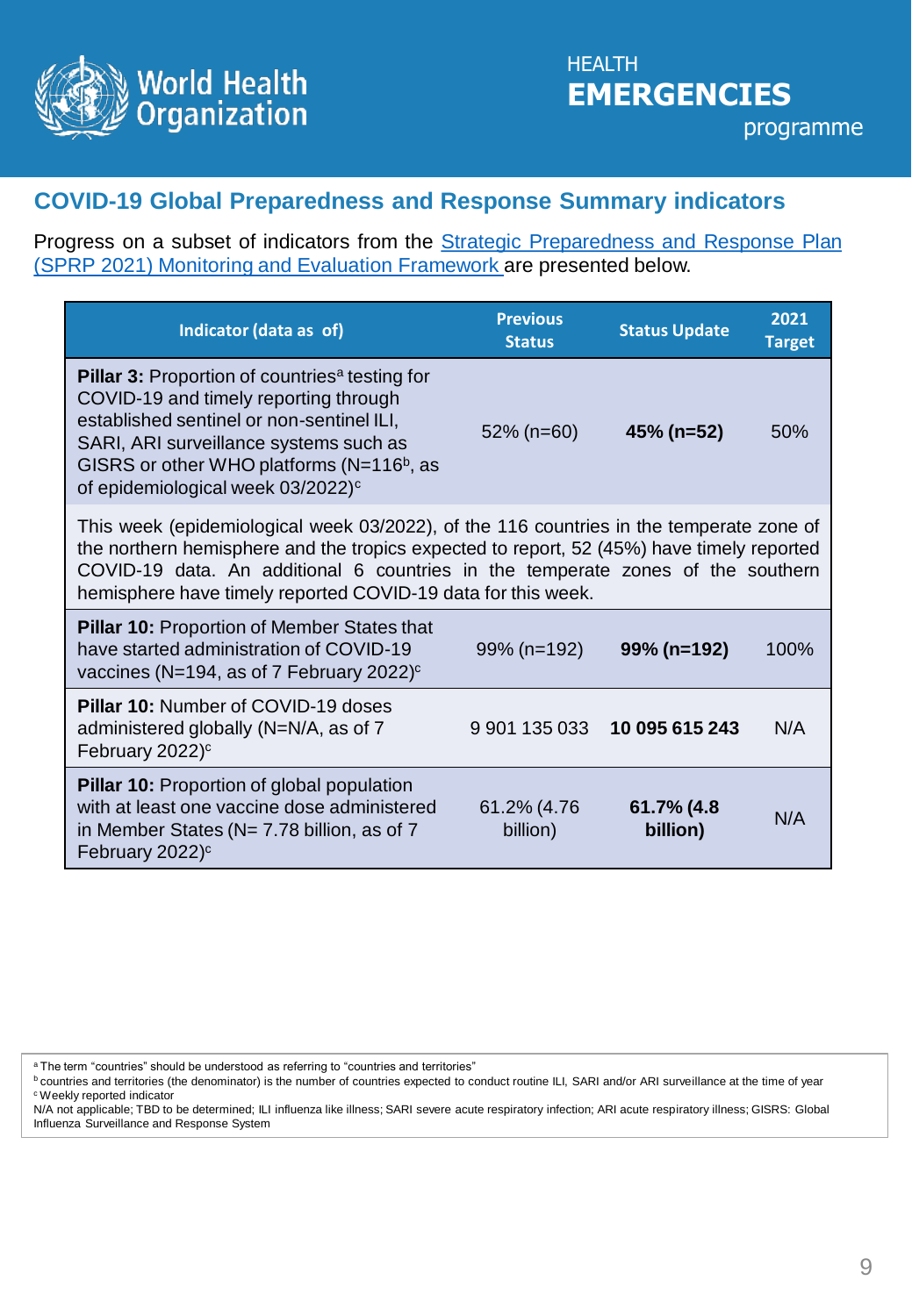

# **WHO Funding Mechanisms**

#### **COVID-19 Solidarity Response Fund**

As of 10 November 2021, **The Solidarity [Response](https://covid19responsefund.org/en/) Fund** has raised or committed more than US\$ 256 million from more than **676 626** donors.

The Fund is powered by the WHO Foundation, in collaboration with the UN Foundation and a global network of fiduciary partners. Donations to the COVID-19 Solidarity Response Fund (SRF) support WHO's work, including activities with partners to suppress transmission, reduce

# **More than US\$ 256 Million**



[individuals – companies – philanthropies]

exposure, counter misinformation, protect the vulnerable, reduce mortality and morbidity and accelerate equitable access to new COVID-19 tools.

The world has never faced a crisis like COVID-19. The pandemic is impacting communities everywhere. It's never been more urgent to support the global response, led by WHO.

### **The following amounts have already been disbursed to WHO and partners:**

| \$169 million                                                                                                         | \$10 million                                                            | \$10 million                                                                |
|-----------------------------------------------------------------------------------------------------------------------|-------------------------------------------------------------------------|-----------------------------------------------------------------------------|
| to the World Health<br>Organization to procure<br>and distribute essential<br>commodities and<br>coordinate response. | to CEPI to catalyze and<br>coordinate global vaccine<br><b>R&amp;D.</b> | to UNHCR to protect at-risk<br>Internally Displaced People<br>and refugees. |
| \$10 million                                                                                                          | \$20 million                                                            | \$5 million                                                                 |
|                                                                                                                       |                                                                         |                                                                             |

to the World Organization of the Scout Movement to alleviate the pandemic's negative impact on youth development.